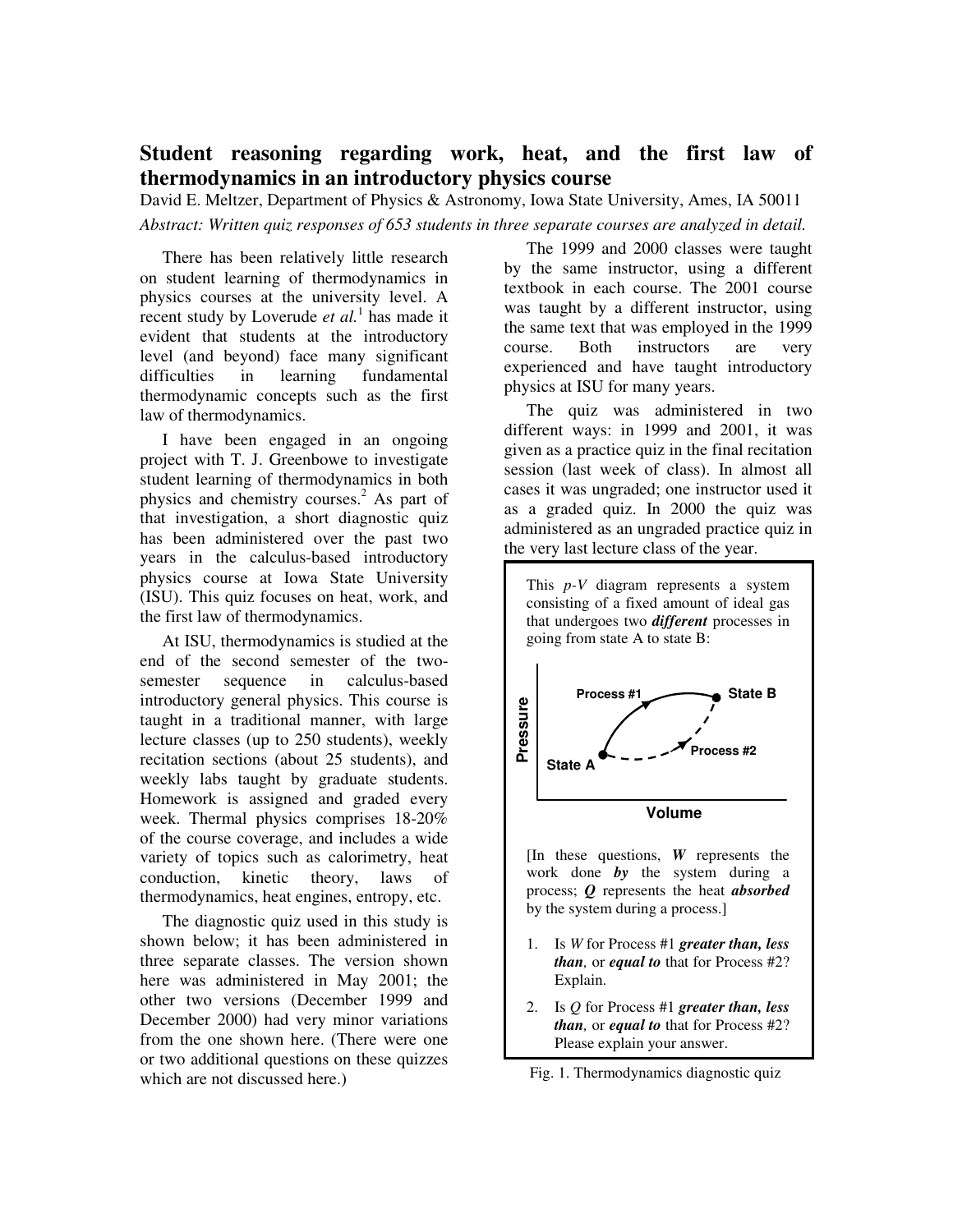#### **Answers:**

1.  $W = \int_{V_1}^{V_B}$ *A V*  $\int_{V_A}^{\infty} p dV =$  the area under the curve *in the p-V diagram, so*  $W_1 > W_2$ *.* 

**2.**  $\Delta E_1 = \Delta E_2 \Rightarrow Q_1 - W_1 = Q_2 - W_2 \Rightarrow$  $Q_1 - Q_2 = W_1 - W_2$ . Therefore,  $W_1 > W_2 \Rightarrow$  $Q_1$  >  $Q_2$ . (Since system #1 loses more energy by doing more work, it must gain more energy through heat absorption to have the same net change in internal energy.)

Correct explanations for #1 were considered to be virtually anything that mentioned "area under the curve," the integral  $\int_{V}^{V_B}$ *A*  $\int_{V_A}^{\infty} p dV$ , "working against higher pressure," etc.

A liberal standard was used in assessing answers to #2; examples of answers considered correct:

 *"*∆E = Q *–* W. For the same ∆E, the system with more work done must have more Q input so process #1 is greater."

 "Q is greater for process 1 since  $Q = E + W$  and W is greater for process 1."

 "Q is greater for process one because it does more work, the energy to do this work comes from the Q<sub>in</sub>."

An analysis of students' responses on the quiz is shown in Tables I and II.

Table I: Students' reasoning on Work question (\*Note: explanations not required in 1999)

|                                             | 1999<br>$(n=186)$ | 2000<br>$(n=188)$ | 2001<br>$(n=279)$ |
|---------------------------------------------|-------------------|-------------------|-------------------|
| $W_1 > W_2$                                 | 73%               | <b>70%</b>        | 61%               |
| Correct or partially<br>correct explanation | $\ast$            | 56%               | 48%               |
| Incorrect or missing<br>explanation         | $\ast$            | 14%               | 13%               |
| $W_1 = W_2$                                 | 25%               | 26%               | 35%               |
| Because work is<br>independent of path      | $\ast$            | 14%               | 23%               |
| Other reason, or<br>none                    | $\ast$            | 12%               | 13%               |
| $W_1 < W_2$                                 | $2\%$             | $4\%$             | $4\%$             |

Table II: Students' reasoning on Heat question

|                                             | 1999      | 2000      | 2001      |
|---------------------------------------------|-----------|-----------|-----------|
|                                             | $(n=186)$ | $(n=188)$ | $(n=279)$ |
| $Q_1 > Q_2$                                 | 56%       | 40%       | $40\%$    |
| Correct or partially<br>correct explanation | 14%       | 10%       | 10%       |
| Q is higher because<br>pressure is higher   | 12%       | 7%        | 8%        |
| Other incorrect, or<br>missing explanation  | 31%       | 24%       | 29%       |
| $Q_1 = Q_2$                                 | $31\%$    | 43%       | 41%       |
| Because heat is<br>independent of path      | 21%       | 23%       | 20%       |
| Other explanation,<br>or none               | $10\%$    | 18%       | 20%       |
| $Q_1 < Q_2$                                 | 13%       | $12\%$    | $17\%$    |
| Nearly correct, sign<br>error only          | $4\%$     | 4%        | 4%        |
| Other explanation, or<br>none               | $10\%$    | 8%        | 13%       |
| No response                                 | $0\%$     | $4\%$     | $3\%$     |

### **CONCEPTUAL DIFFICULTIES IDEN-TIFIED IN STUDENTS' RESPONSES**

**1. Difficulty interpreting work as "area under the curve" on a** *p-V* **diagram.**  Although most students correctly responded that  $W_1 > W_2$ , only about 50% of all students were able to give an acceptable explanation. This basic geometrical interpretation is usually the very first topic discussed in connection with  $p-V$  diagrams, and it is difficult to make efficient use of such diagrams without understanding this idea.

**2. Belief that work done is independent of process.** A substantial number (15-25%) of students are under the impression that work is (or behaves as) a state function, and that the work done during a process depends only on the initial and final states. Many students state this very explicitly in their written explanations. Others do not have such a clearly expressed notion, but still identify the work done by the two processes in the diagram as being equal to each other.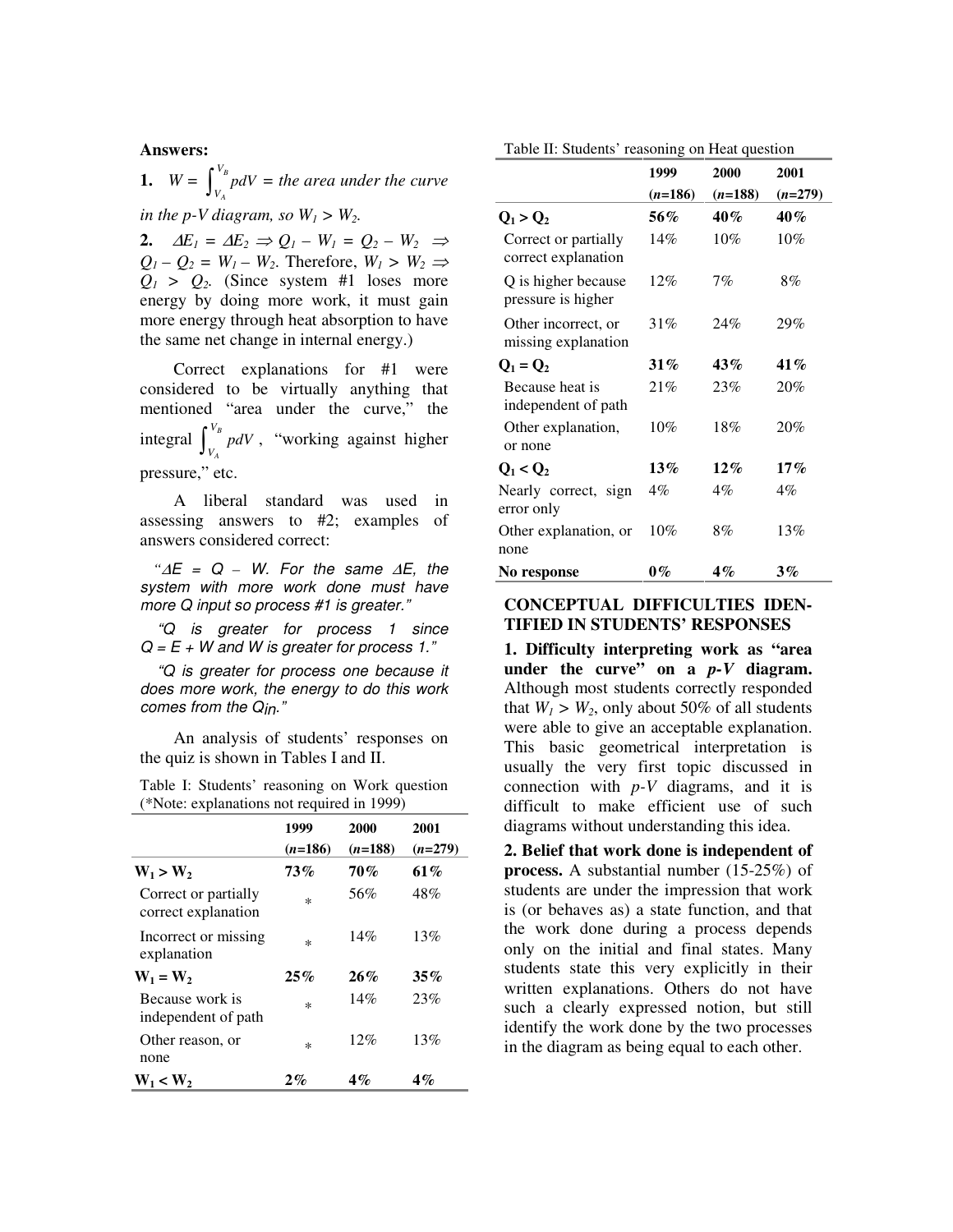**3. Belief that heat absorbed is independent of process.** About 20-25% of all students explicitly state a belief that the heat absorbed during a process depends only on the initial and final states. (Answers categorized as "Because heat is independent of path" include those stating that both processes reached the same final state, had the same initial and final states, etc.) In addition, the claim that  $Q_1 = Q_2$  was justified by a wide variety of other explanations. **4. Association of greater heat absorption with higher pressure.** The most popular alternative explanation for  $Q_1 > Q_2$  was that higher pressures were involved in Process #1. It was clear, though, that students were not considering the process as a whole (omitting, e.g., any consideration of initial and final states), and were simply associating "heat" with "pressure," often through appeals to the ideal gas law.

**5. Use of a "compensation" argument, e.g., "more work implies less heat," etc.** A significant number of students attempted to employ an argument that states, roughly speaking, "more heat (or work) implies less work (or heat)." For instance, only 5% of students who claimed  $W_1 = W_2$  also argued that  $Q_1 < Q_2$ ; however, that argument was made by 20% of students who had correctly answered  $W_1 > W_2$ . In some cases, it was clear that students were employing the first law of thermodynamics in the form ∆*E = Q + W* (i.e., *W* being defined as work done *on*  the system). This was *not* the convention used in their physics class, although it is typically the one used in chemistry courses. An analogous argument was used by other students who explicitly employed ∆*E = Q – W*; these students were often making a simple sign error (and are categorized as "Nearly correct, sign error only" in Table II). The "compensation" argument was also seen in the explanations of the (very few) students who stated that  $W_1 \, \langle W_2; \, \text{most of} \rangle$ them went on to argue that  $Q_1 > Q_2$ .

**6. Inability to make use of the first law of thermodynamics.** Even including students who made sign errors (as described above), only about 15% of all 653 students were able to give a correct answer with a correct explanation based on the first law of thermodynamics. There was almost no variation in this proportion from one class to the next, despite changes in instructors and textbooks.

# **CLUES REGARDING CONCEPTUAL DYNAMICS**

Among the most interesting and important aspects of students' reasoning (from the instructor's standpoint) is the *path* along which learning takes place.<sup>3</sup> By this I mean the sequences of ideas that lead either to productive or unproductive lines of thought from the standpoint of yielding good learning outcomes. In the present case we have an observation of student thinking at only a single point in time. Therefore, any hypotheses we induce from the data must be tested through sequential observations and student interviews. Nonetheless, there are several provocative aspects of the data that are consistent over all the observations.

# *A. Patterns underlying students' responses*

 **1. Although a belief in pathindependence of heat is somewhat more common among students who answer** *W<sup>1</sup> = W2***, more than one third of those who correctly answer**  $W_1 > W_2$  *also* claim that  $Q_1 = Q_2$ . About half of the students who answer  $W_1 = W_2$  also state that  $Q_1 = Q_2$ (*1999:* 40%; *2000:* 51%; *2001:* 53%). However, a very substantial number of those who realize that work is dependent on process (and correctly answer  $W_1 > W_2$ ) also seem to believe that heat is *not* process dependent. This is implied by the fact that more than one third of those who answer  $W_1 > W_2$  also claim that  $Q_1 = Q_2$ : 1999: 29%; *2000:* 41%; *2001:* 34%. This somewhat unexpected result is made more provocative by the following observation.